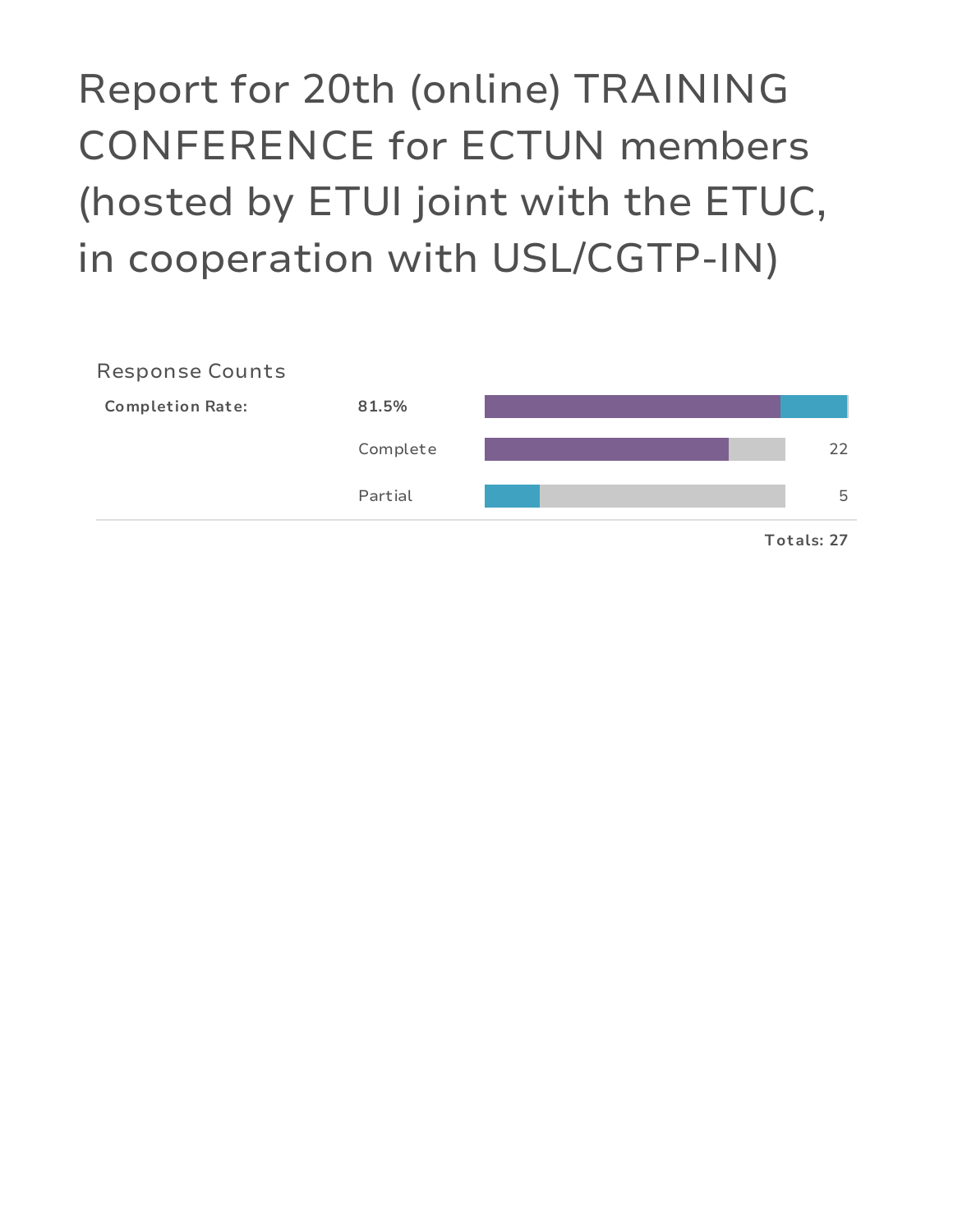1. Were your general expectations for this activity met?



| Value | Percent | Responses |
|-------|---------|-----------|
| 60%   | 13.6%   | 3         |
| 80%   | 72.7%   | 16        |
| 100%  | 13.6%   | 3         |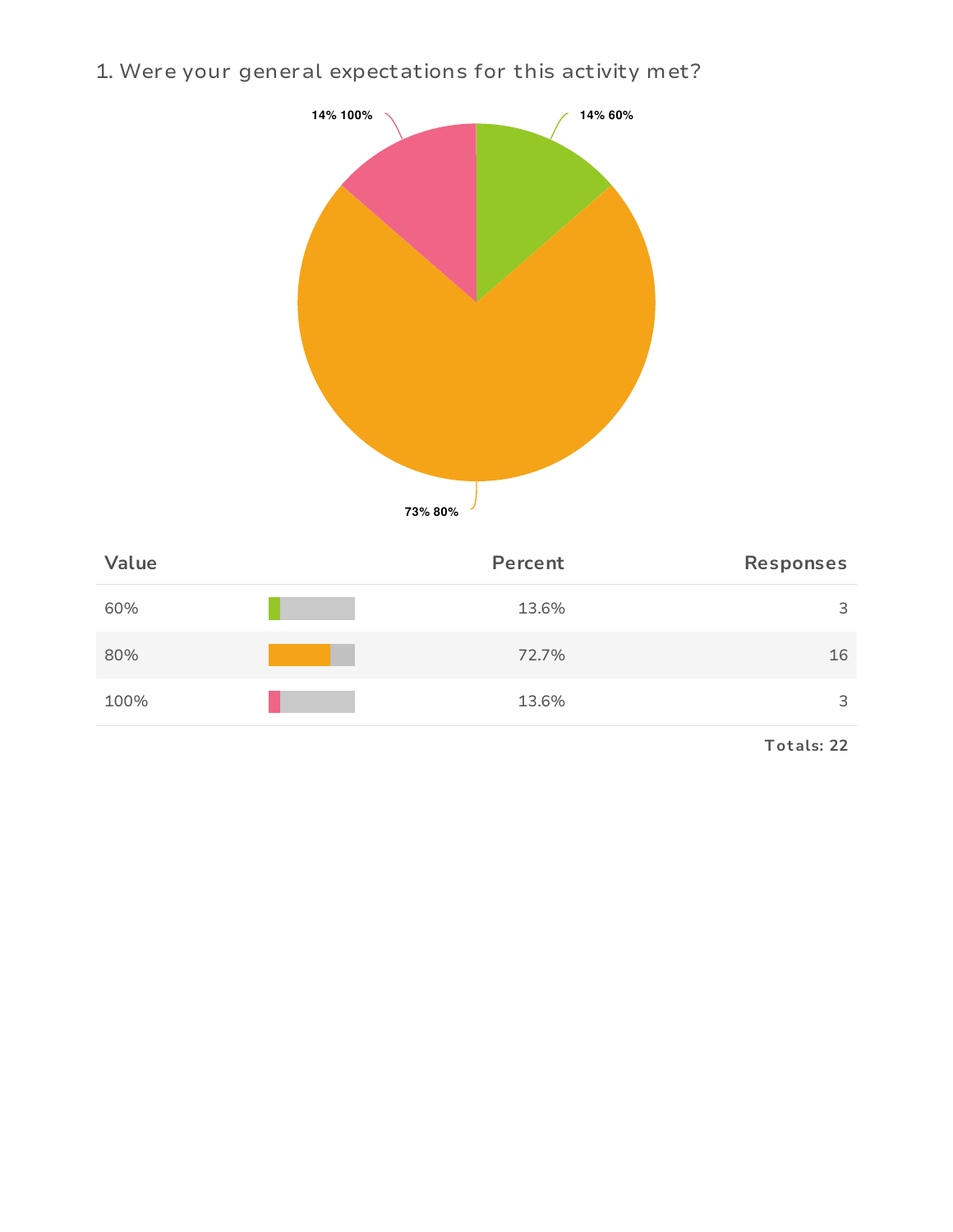3. How clear were the objectives?



| 60%  | 9.1%  | ⌒  |
|------|-------|----|
| 80%  | 63.6% | 14 |
| 100% | 27.3% | 6  |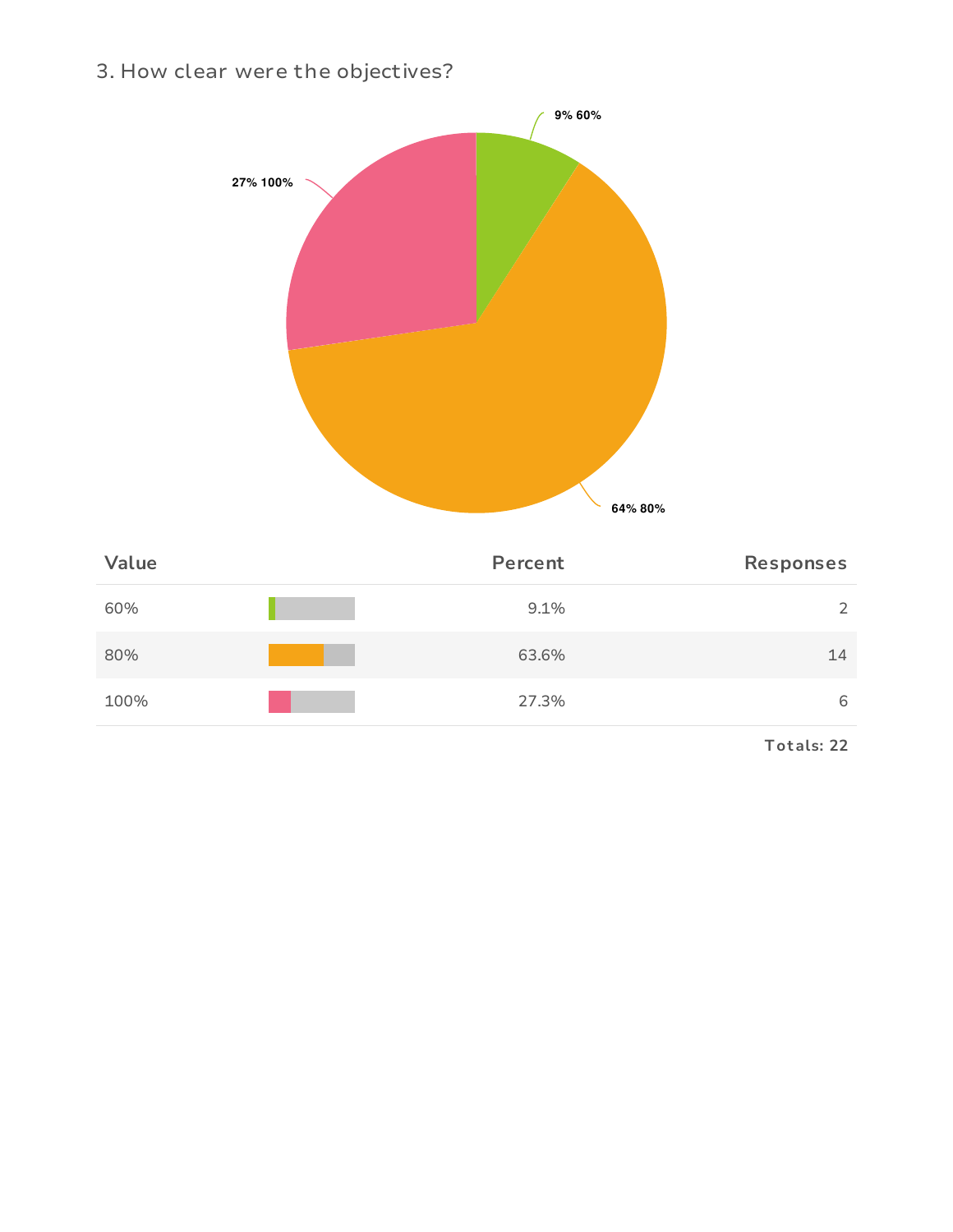### 5. ... content



| Value | Percent | <b>Responses</b> |
|-------|---------|------------------|
| 60%   | 31.8%   | $\overline{7}$   |
| 80%   | 40.9%   | 9                |
| 100%  | 27.3%   | 6                |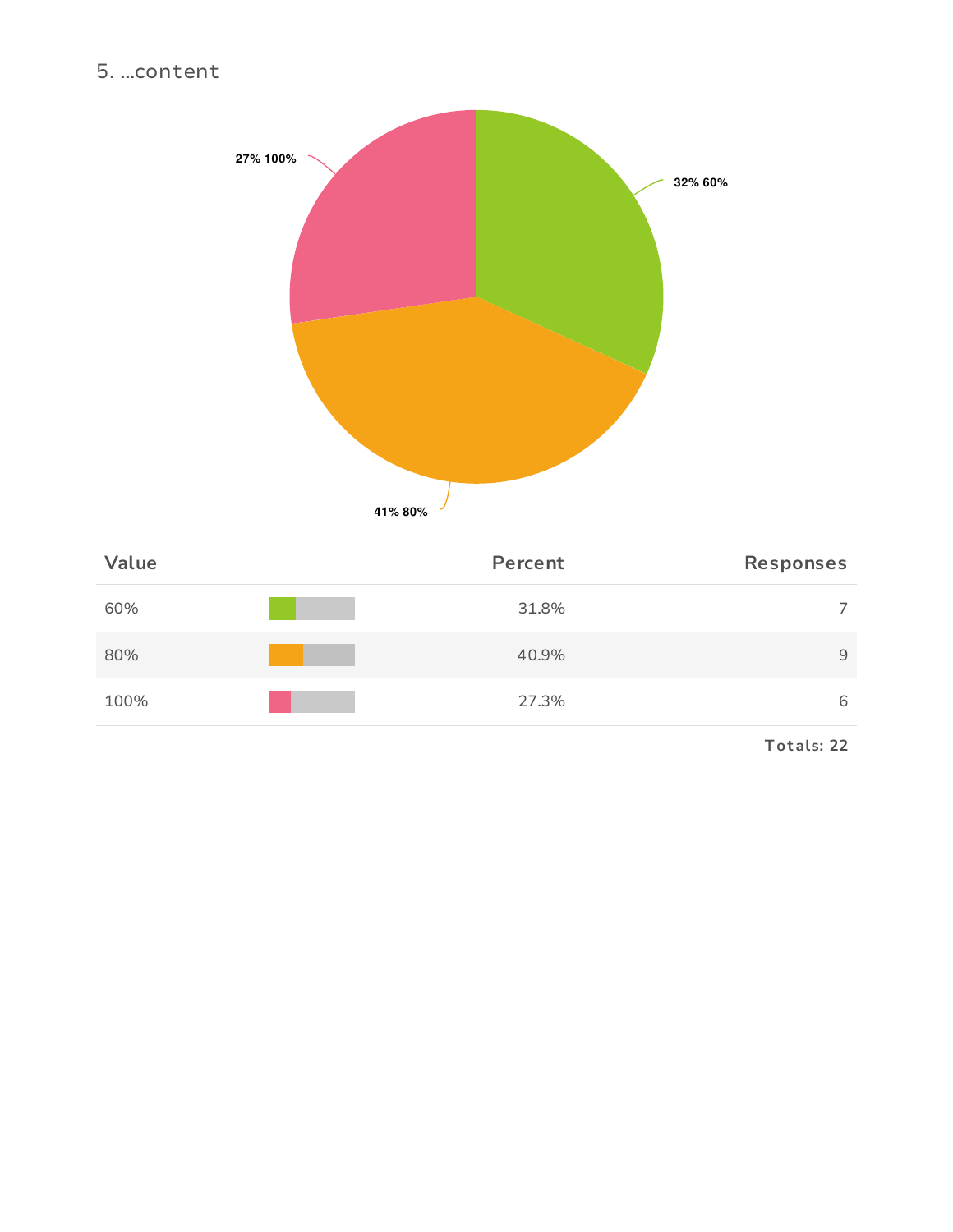### 7. ...european perspective



| 60%  | 22.7% | 5  |
|------|-------|----|
| 80%  | 50.0% | 11 |
| 100% | 27.3% | 6  |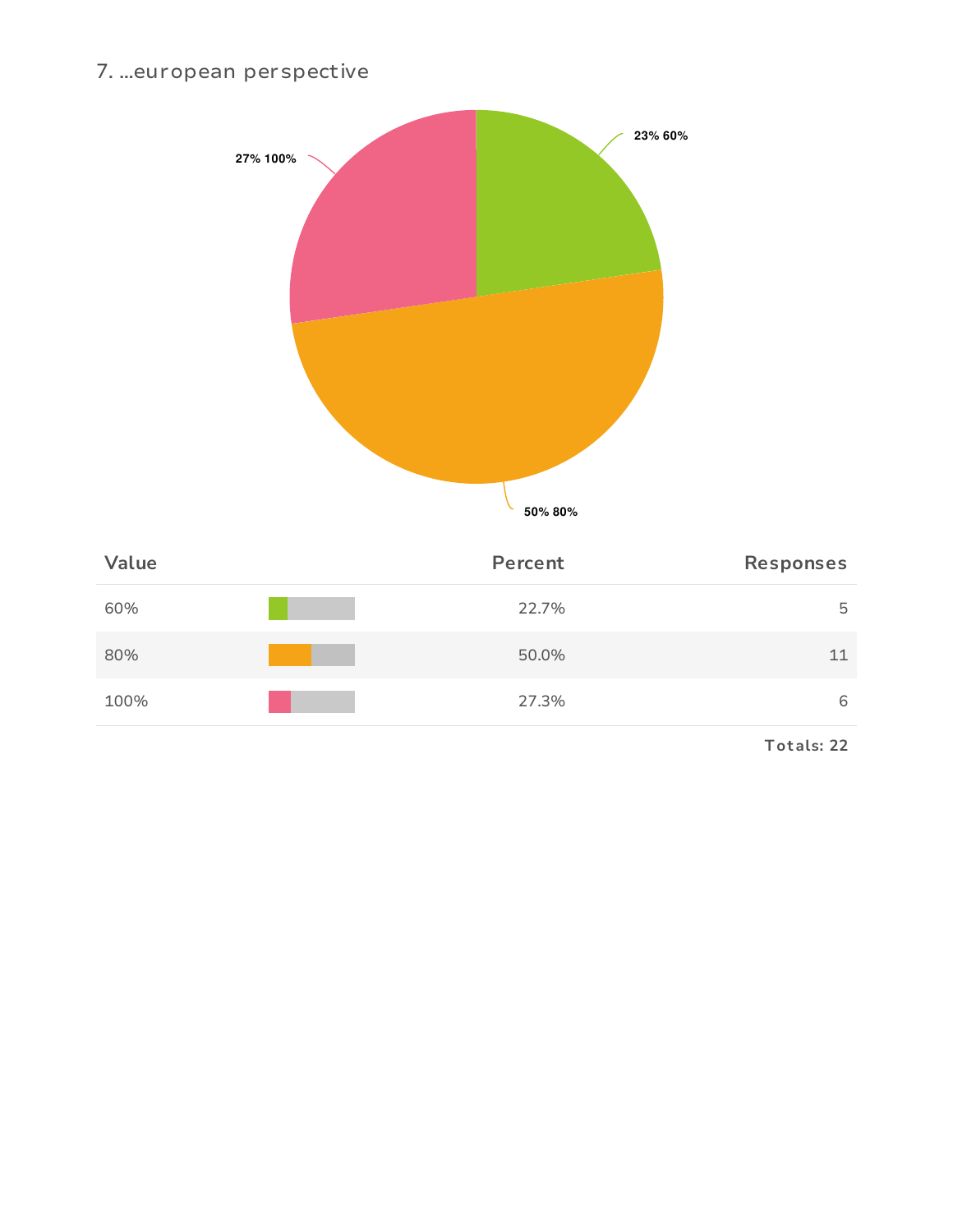# 9. ... formal intercultural exchanges and networking



| Value | Percent | Responses |
|-------|---------|-----------|
| 20%   | 4.5%    | 1         |
| 60%   | 22.7%   | 5         |
| 80%   | 59.1%   | 13        |
| 100%  | 13.6%   | 3         |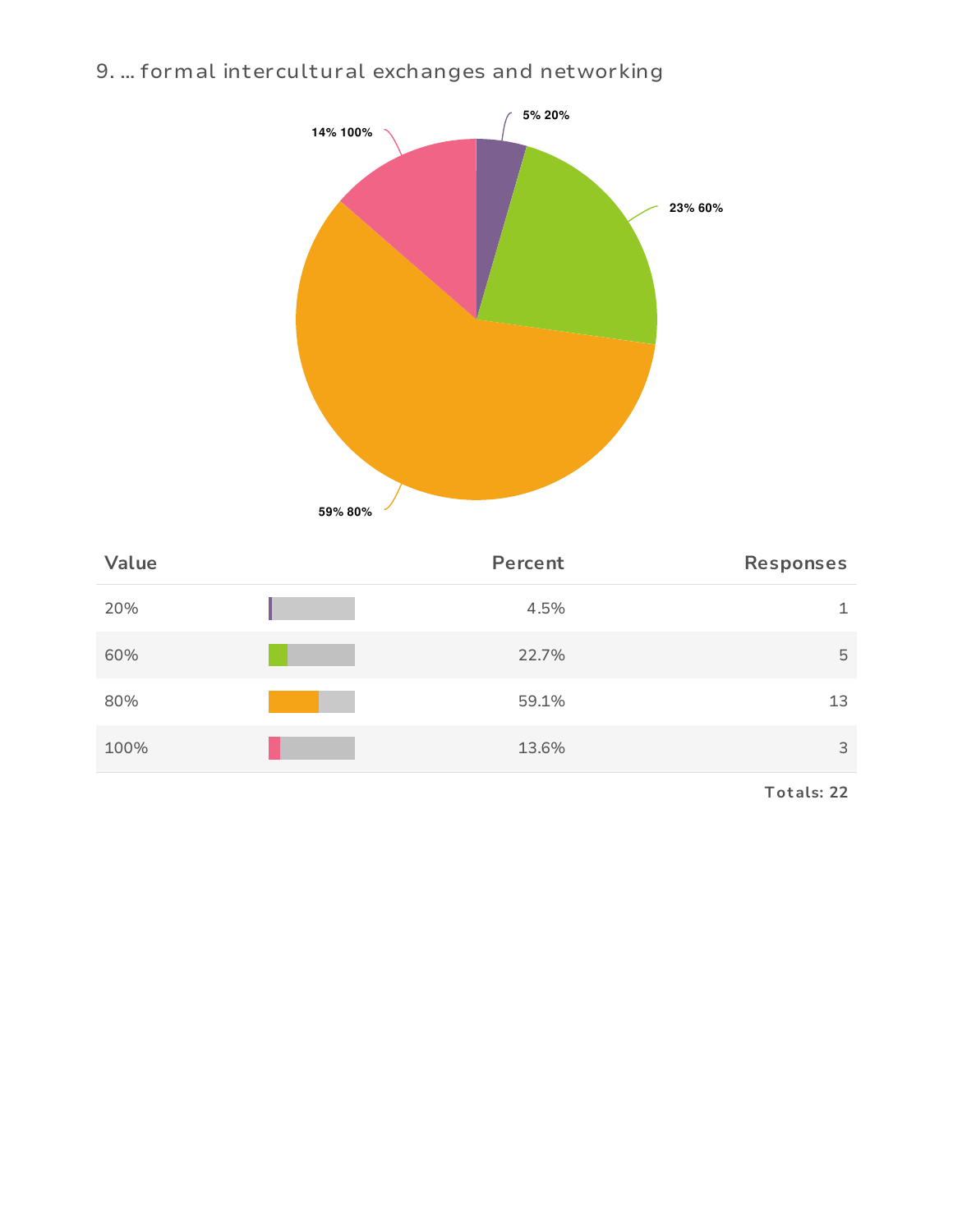10. Please give reasons for your answer.

# online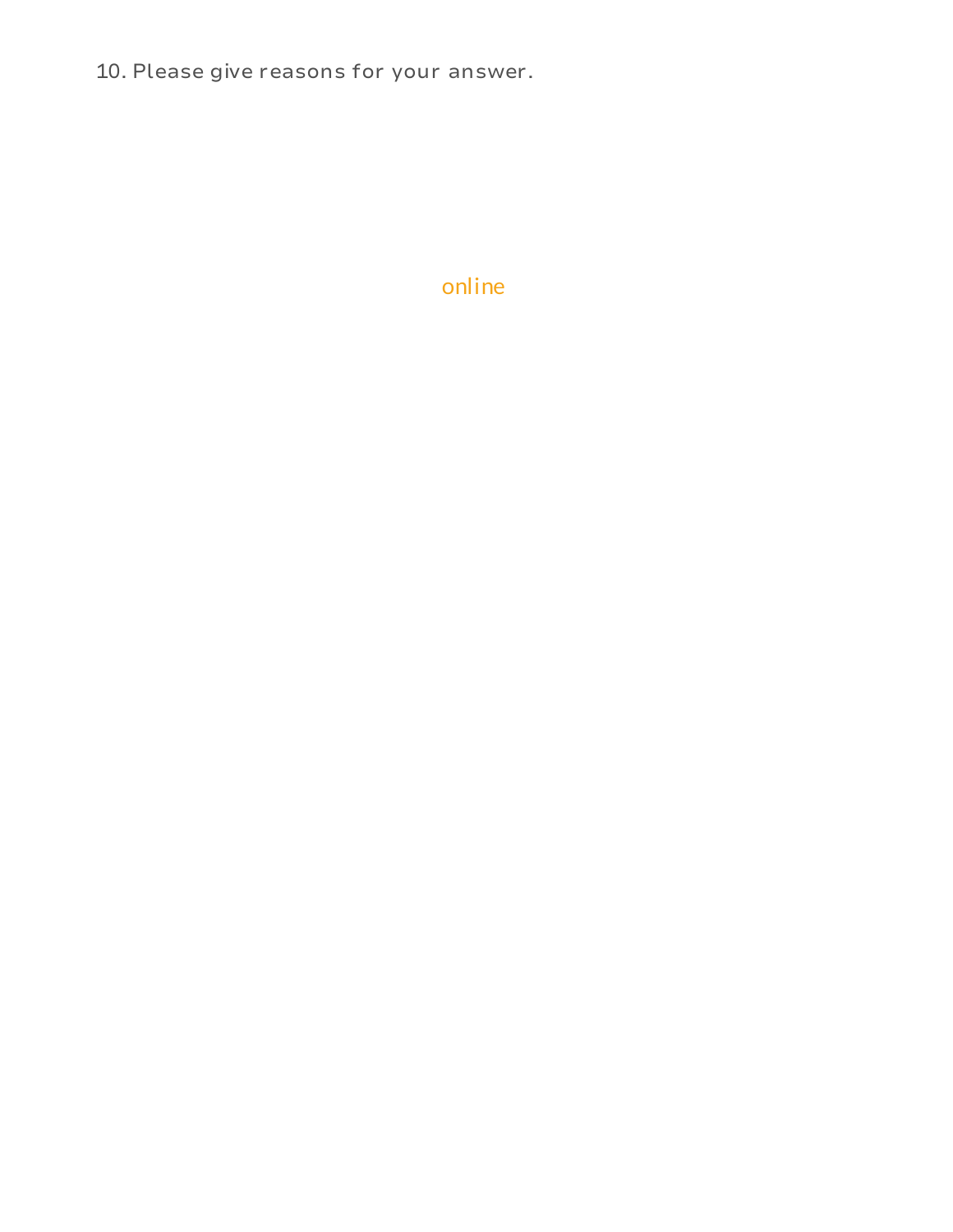# 11. ... informal intercultural exchanges and networking



| Value | Percent | Responses      |
|-------|---------|----------------|
| 20%   | 4.5%    | 1              |
| 40%   | 9.1%    | $\overline{2}$ |
| 60%   | 18.2%   | 4              |
| 80%   | 59.1%   | 13             |
| 100%  | 9.1%    | 2              |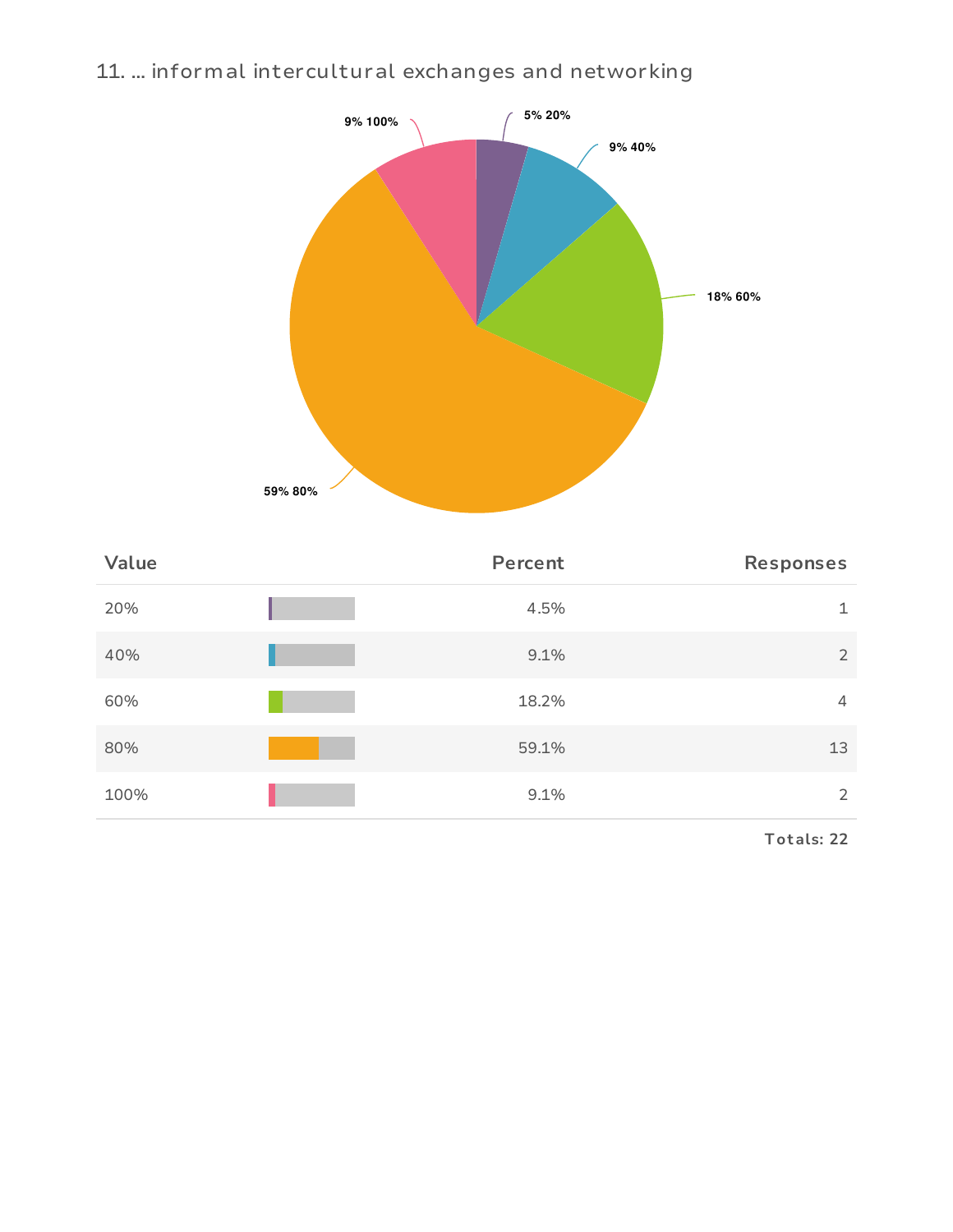12. Please give reasons for your answer.

colleagues difficult liaise online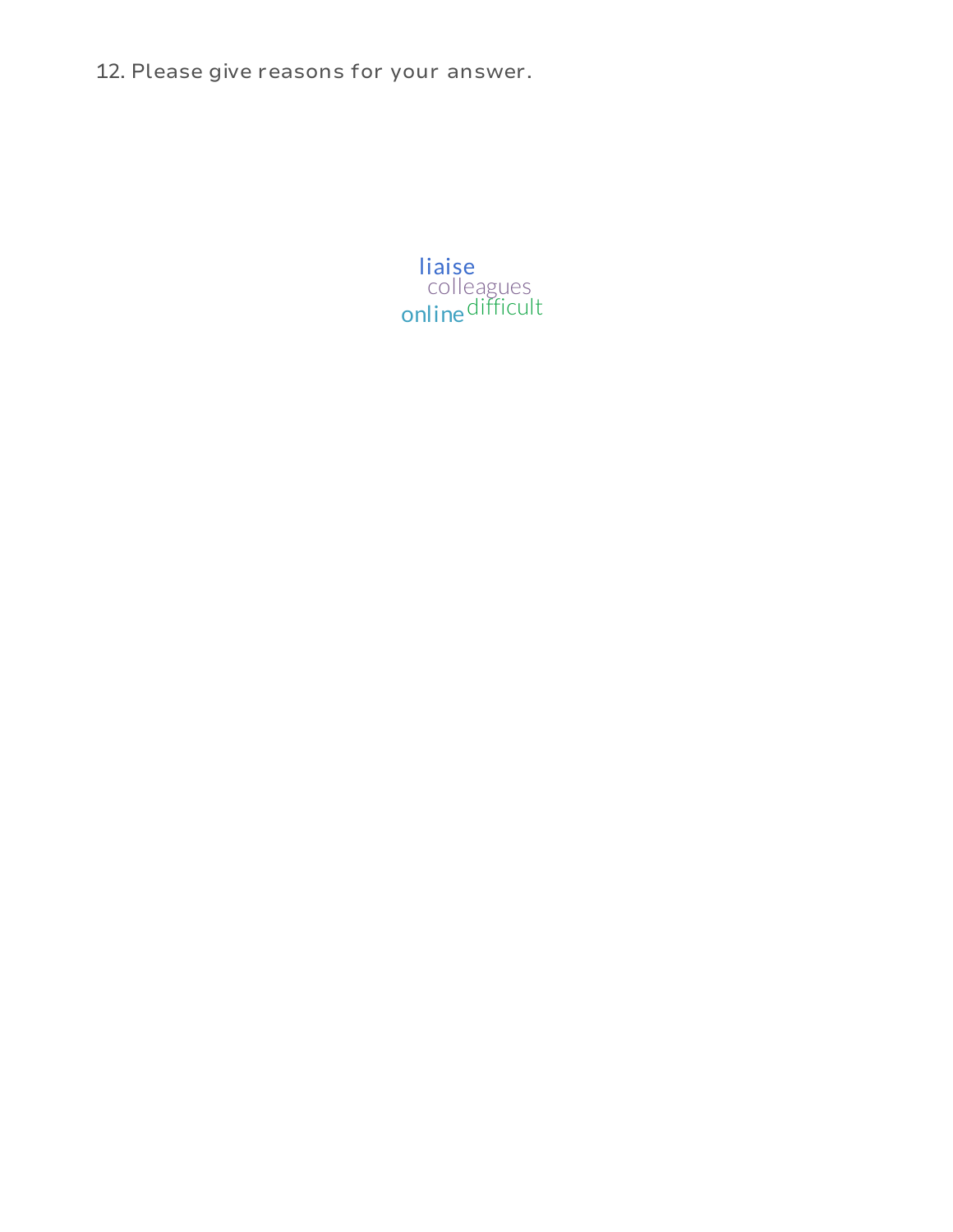### 13. a) plenary sessions + debates



| Value | Percent | Responses      |
|-------|---------|----------------|
| 60%   | 4.5%    | 1              |
| 80%   | 63.6%   | 14             |
| 100%  | 31.8%   | $\overline{ }$ |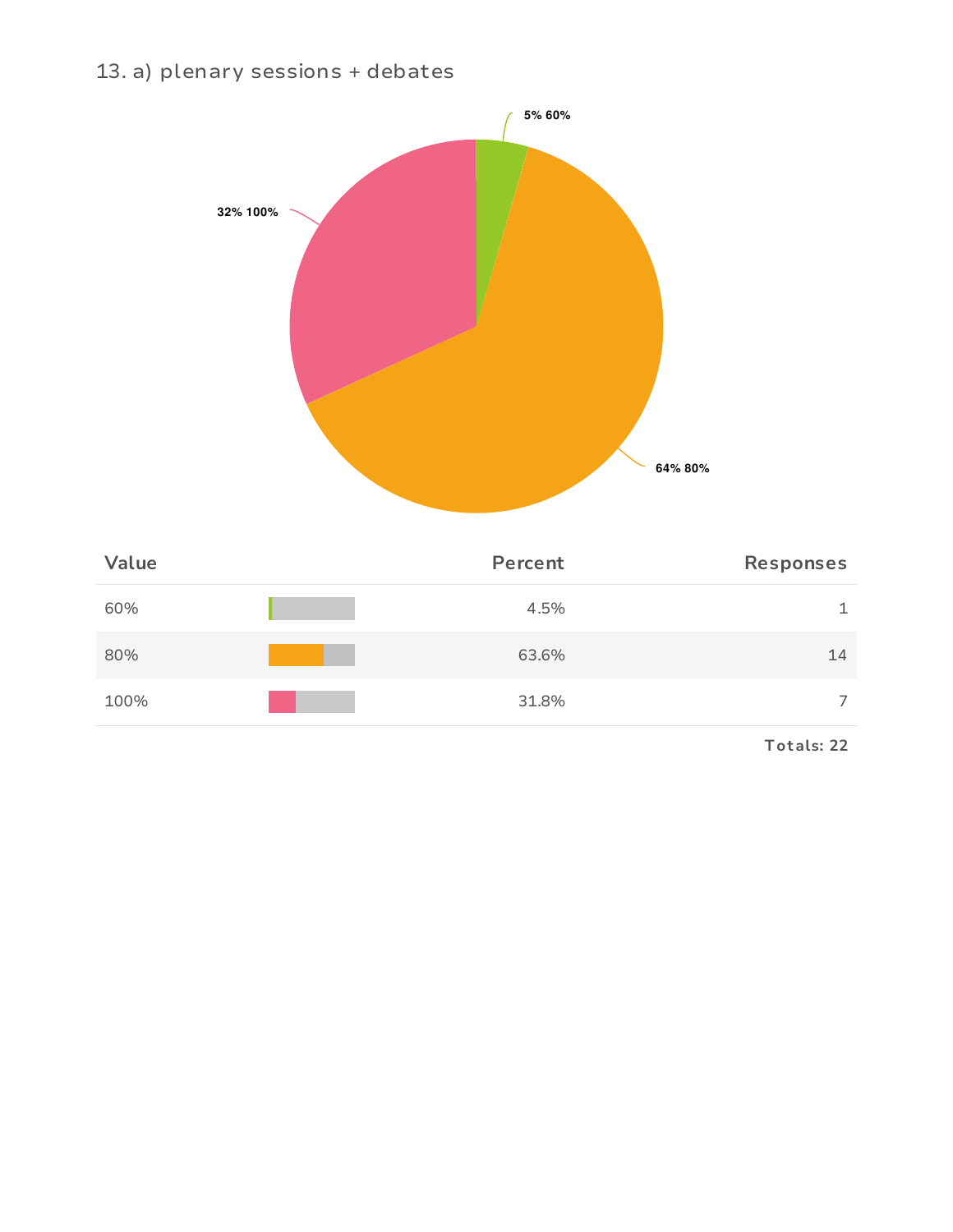# 15. b) working groups



| Value | Percent | Responses      |
|-------|---------|----------------|
| 60%   | 9.1%    | $\overline{2}$ |
| 80%   | 68.2%   | 15             |
| 100%  | 22.7%   | 5              |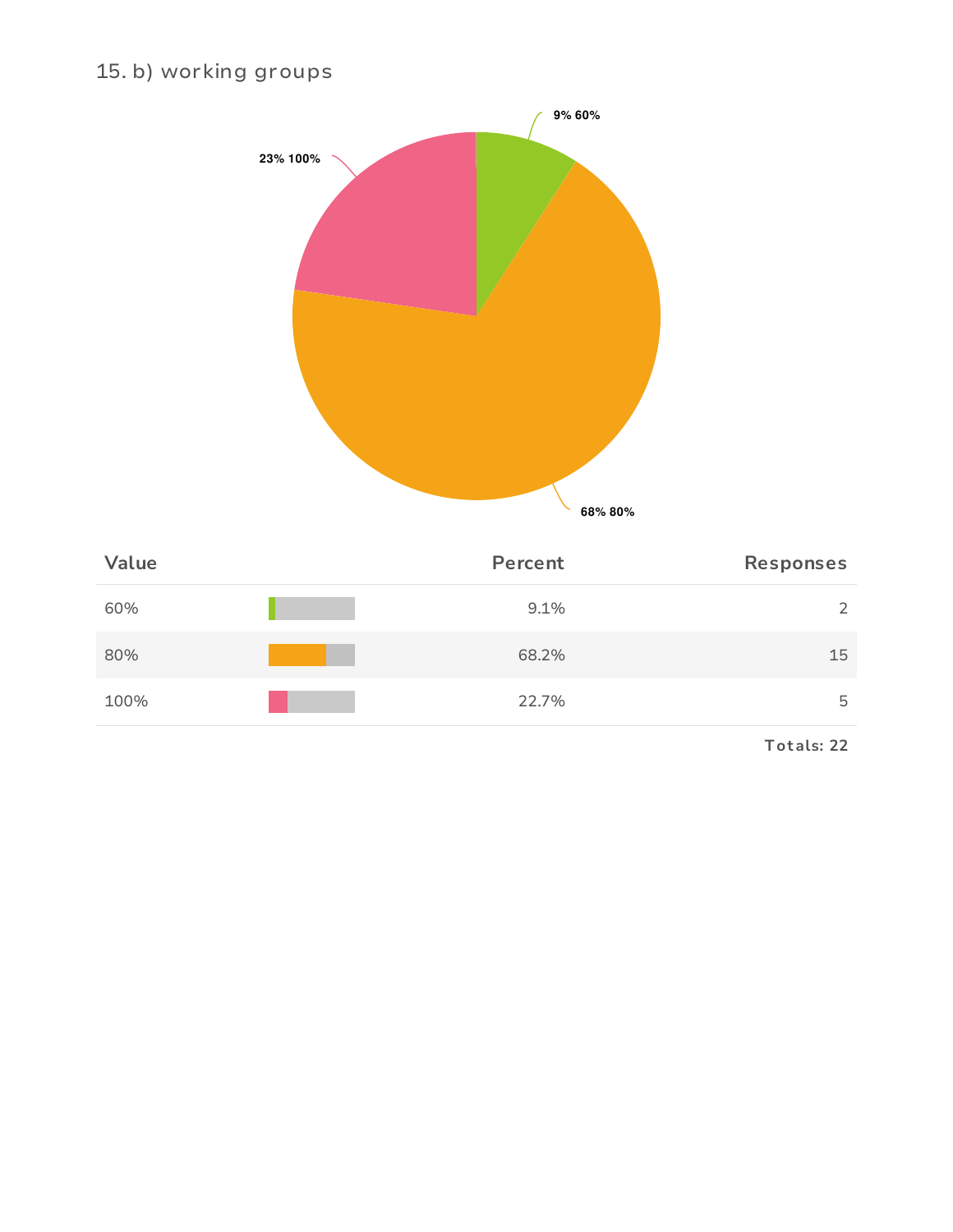# 17. ... organisation and division of time



| Value | Percent | Responses |
|-------|---------|-----------|
| 60%   | 22.7%   | 5         |
| 80%   | 40.9%   | 9         |
| 100%  | 36.4%   | 8         |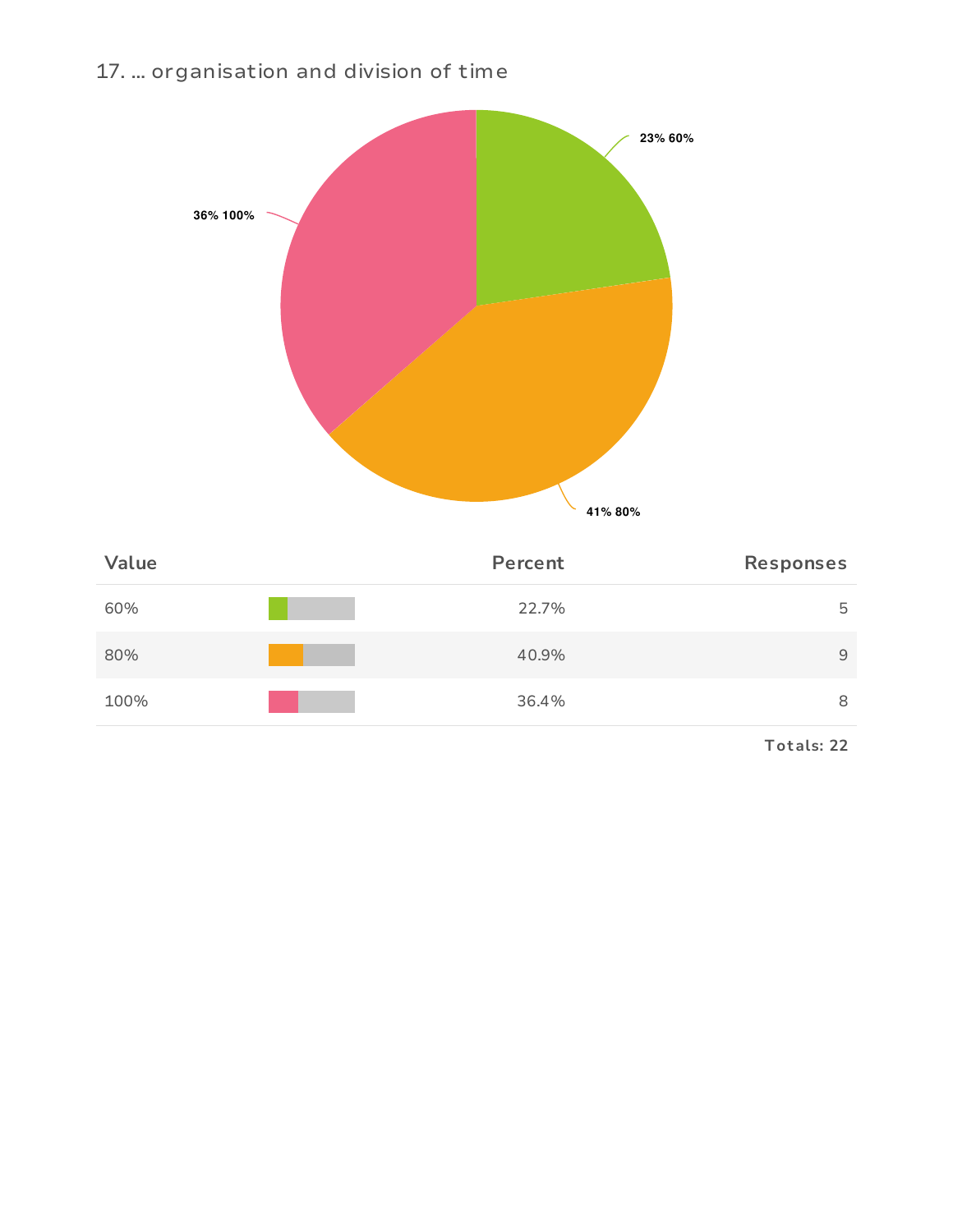19. How useful did you find this activity for your daily TU activity, on your Capital City/Region?

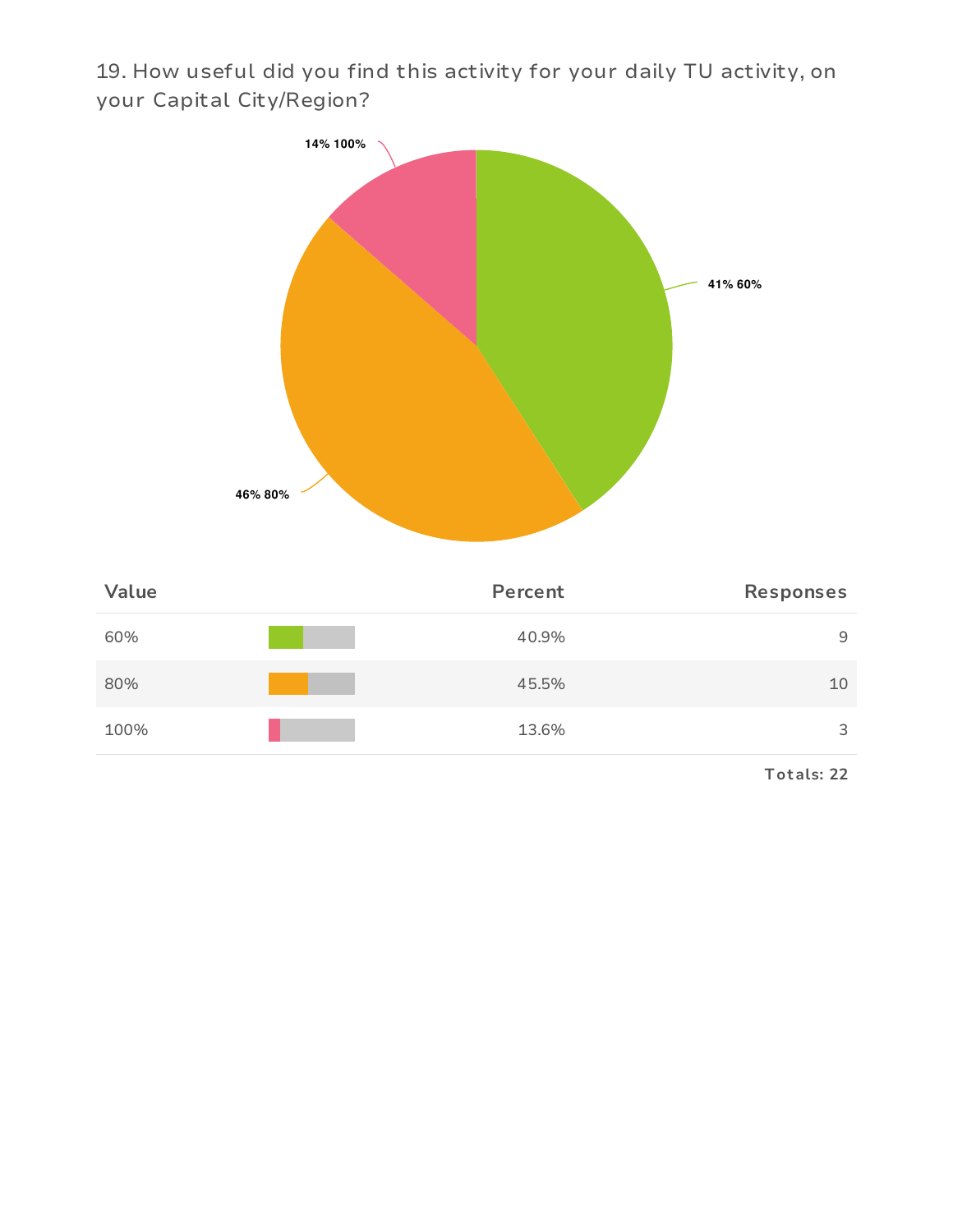# 21. ... work carried out by speakers / moderators



| Value | Percent | Responses    |
|-------|---------|--------------|
| 60%   | 4.5%    | $\mathbf{1}$ |
| 80%   | 40.9%   | 9            |
| 100%  | 54.5%   | 12           |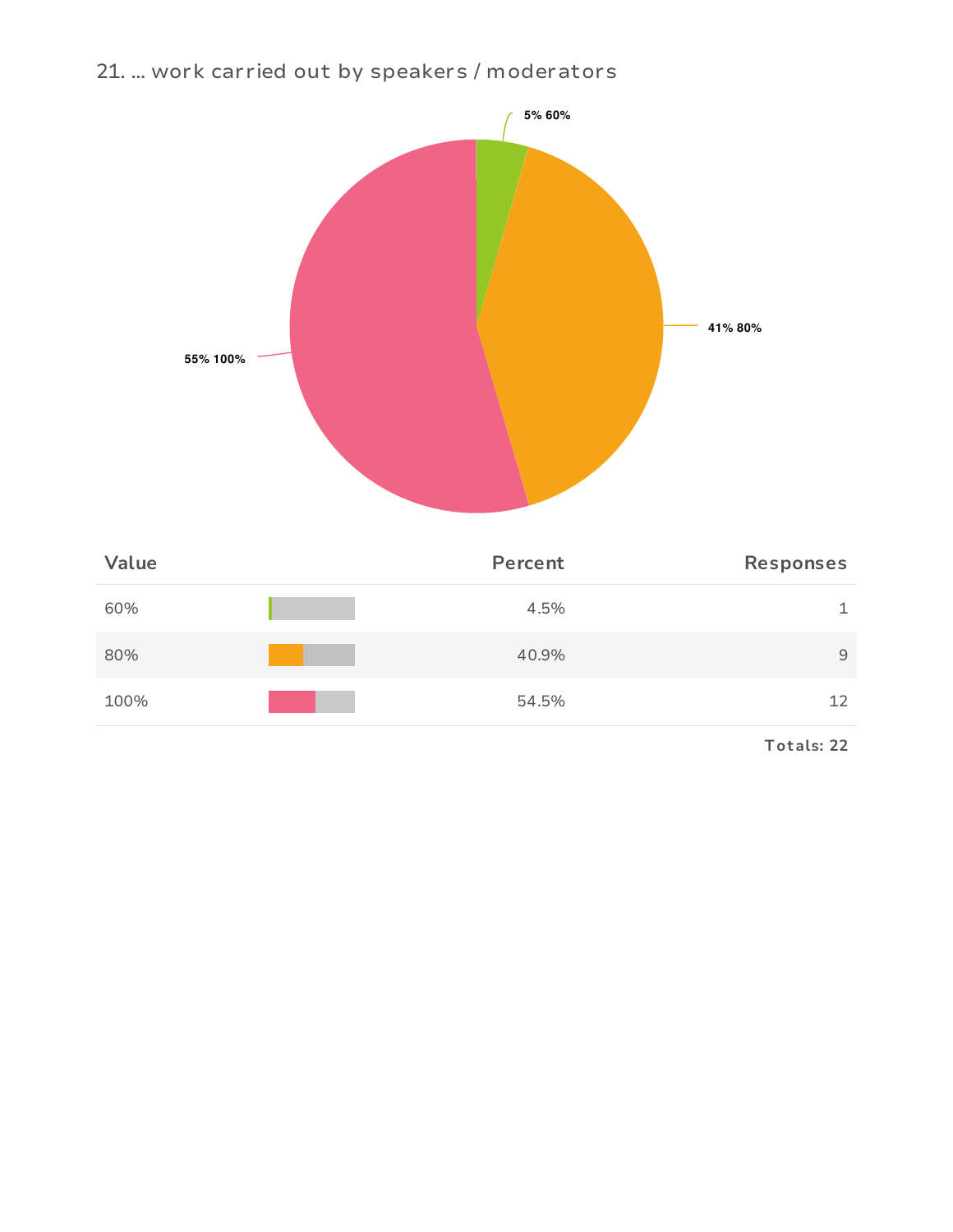23. ... the location (virtual conference facilitation)



| Value | Percent | Responses |
|-------|---------|-----------|
| 60%   | 9.1%    | 2         |
| 80%   | 36.4%   | 8         |
| 100%  | 54.5%   | 12        |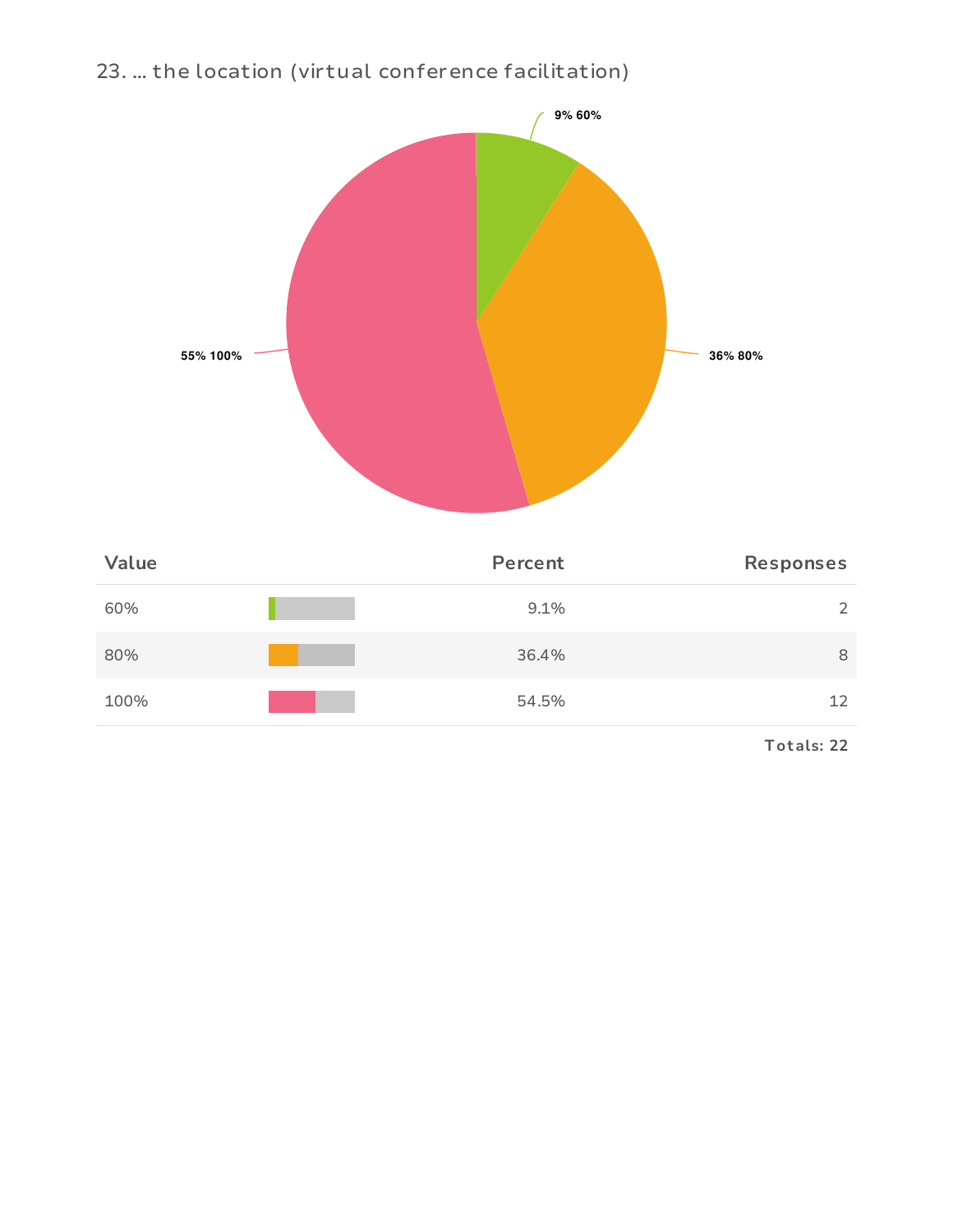### 25. ... the overall organisation of the conference

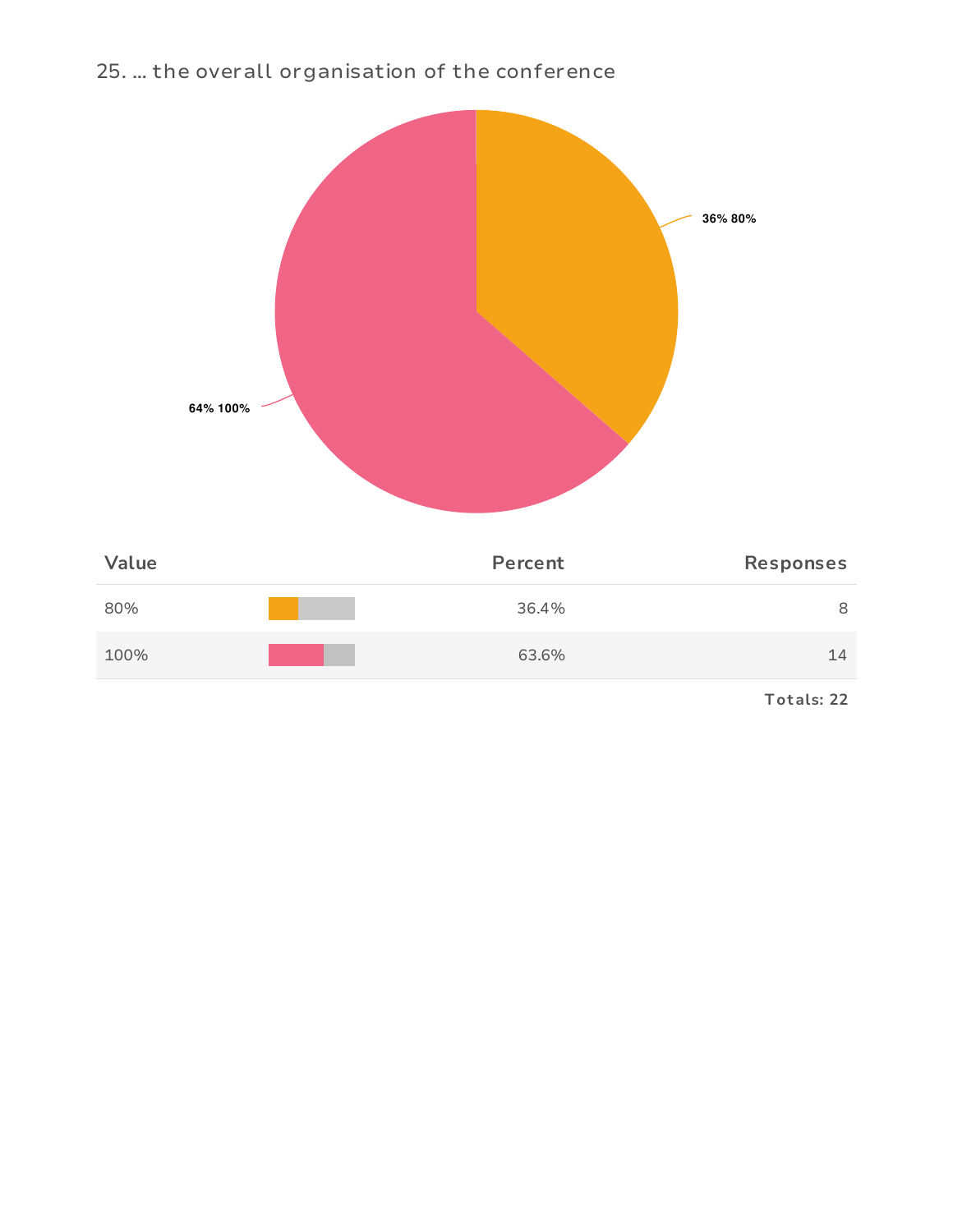# 27. ... general impressions



| Value | Percent | Responses |
|-------|---------|-----------|
| 60%   | 9.1%    | 2         |
| 80%   | 68.2%   | 15        |
| 100%  | 22.7%   | 5         |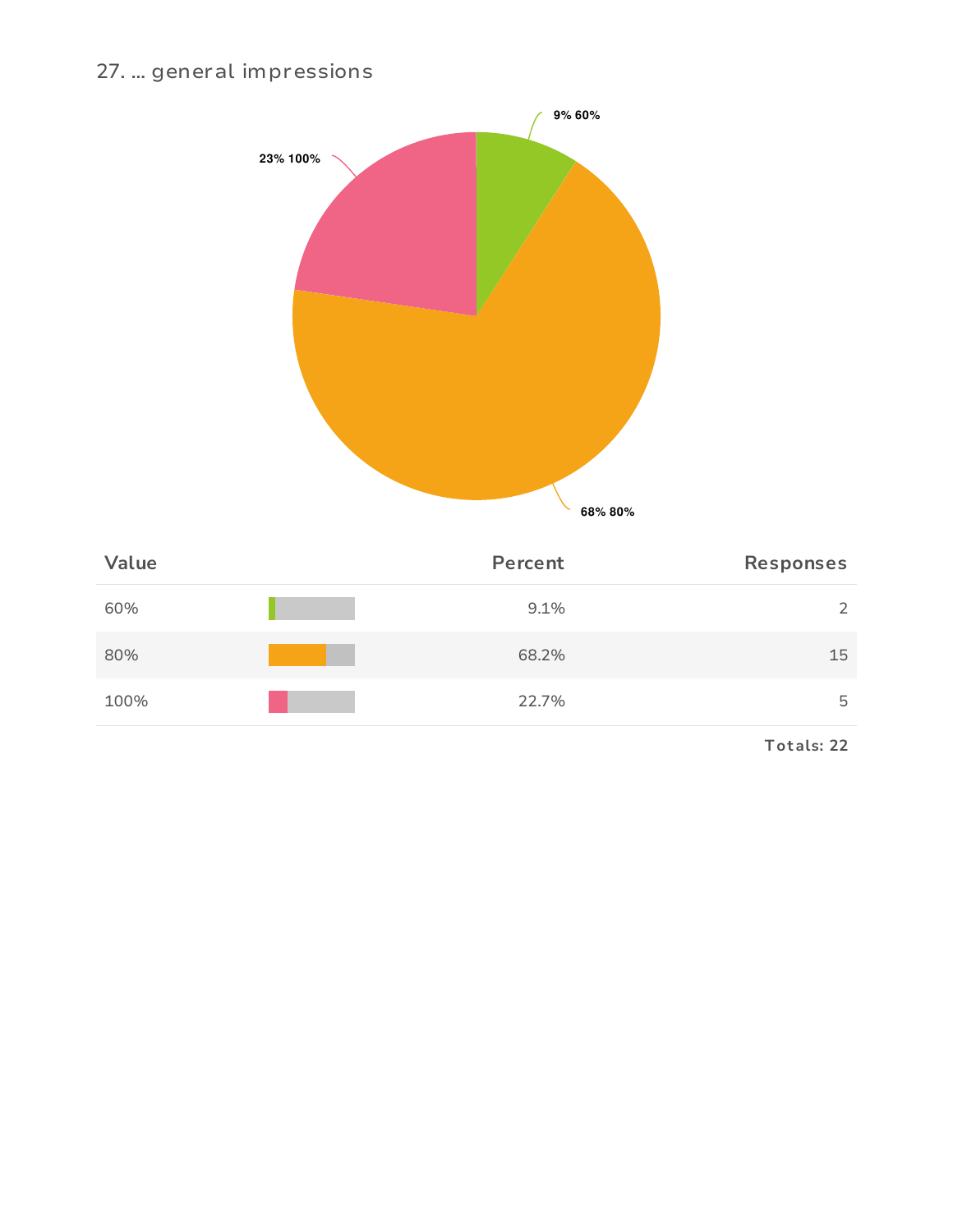29. Mention 2 main elements that you've learned that have helped or could help your organisation or your personal development?

> danche dei<br>
> capitales di la<br>
> dades<br>
> pitali<br>
> autres desdiario capitali<br>autres capitais ciudades comparaisons componemos compartido condivisione conlleva contexto<sub>conocimiento</sub> conoscere cualquier cualquiera defendanche dei democracy